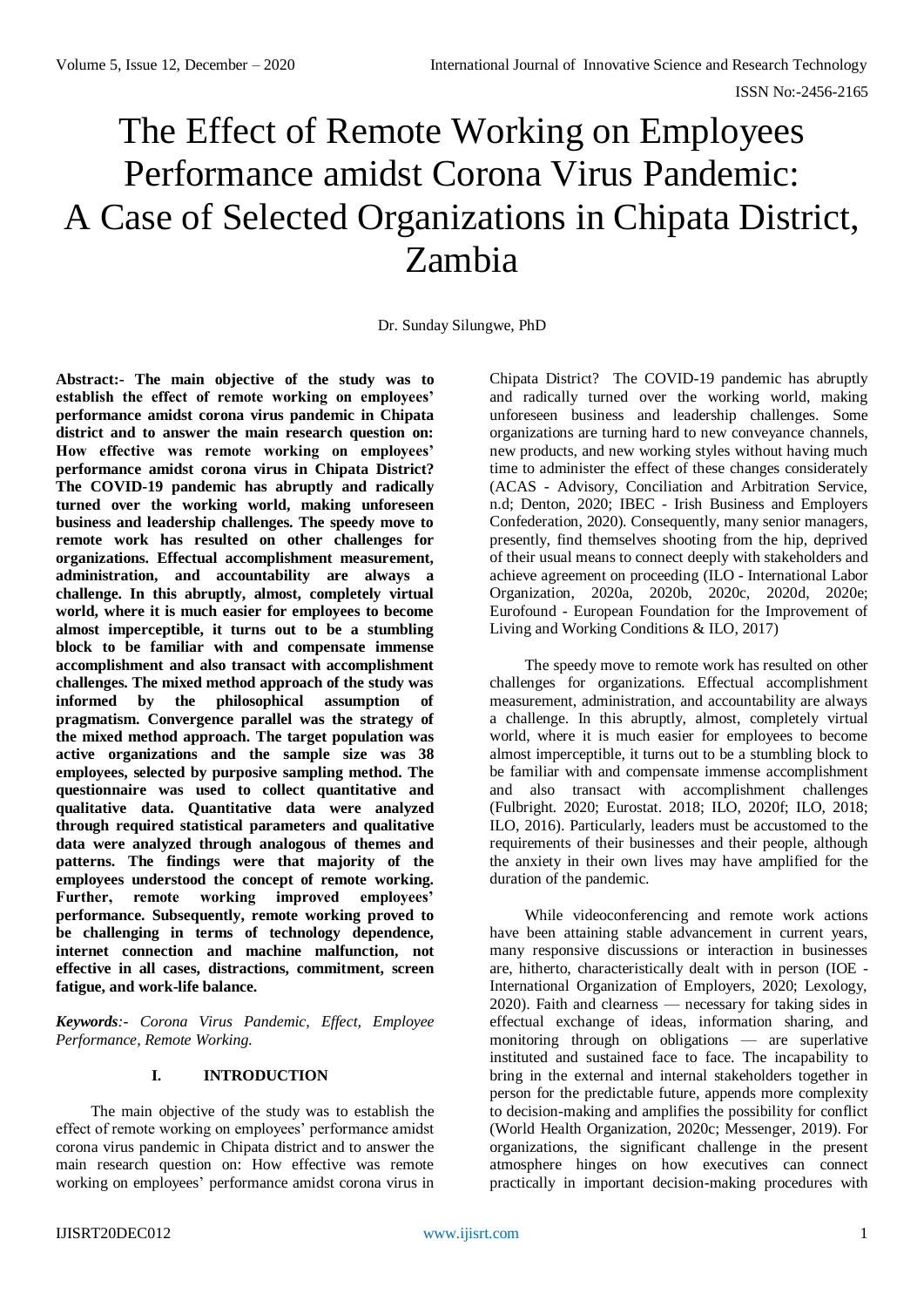ISSN No:-2456-2165

stakeholders and internal team members, in methods that improve faith, clearness, and cooperation. The predicament, also, presents a significant opportunity to a second thought on how decision-making is spread and dealt with locally and globally (IBEC - Irish Business and Employers Confederation, 2020; Eurofound (2020a, 2020b).

# **II. METHODOLOGY**

The mixed method approach of the study was informed by the philosophical assumption of pragmatism. Convergence parallel was the strategy of the mixed method approach. The target population was active organizations and the sample size was 38 employees, selected by purposive sampling method. The questionnaire was used to collect quantitative and qualitative data. Quantitative data were analyzed through required statistical parameters and qualitative data were analyzed through analogous of themes and patterns.

# **III. FINDINGS AND DISCUSSION**

The Findings and discussion were informed by research questions that are discussed in sections A, B, and C respectively.

# **3.1 Section A**

The first research question is: **How was employees' understanding of remote working?** 

The following variables of interest were selected to provide answers that were informed by the findings and discussion.

# **3.1.1 Awareness of electronic Working**

Table 1 presents respondents awareness of remote working. Remote work is a working model that permits stakeholders to work outside of convention office surroundings. As an alternative of traveling to an office every day to work from an assigned table, remote employees can carry out their work and exceed their goals wherever they want. Results show that the majority of the respondents, 47.4 percent, indicated awareness to remote working while 42.1 percent did not. Further, 10.5 percent of the respondents were undecided.

| <b>Table 1: Awareness of Electronic Working</b> |                          |           |         |               |                           |  |  |
|-------------------------------------------------|--------------------------|-----------|---------|---------------|---------------------------|--|--|
|                                                 |                          | Frequency | Percent | Valid Percent | <b>Cumulative Percent</b> |  |  |
| <b>Valid</b>                                    | <b>Strongly Disagree</b> |           | 5.3     | 5.3           |                           |  |  |
|                                                 | Disagree                 |           | 36.8    | 36.8          | 42.1                      |  |  |
|                                                 | Neutral                  |           | 10.5    | 10.5          | 52.6                      |  |  |
|                                                 | Agree                    |           | 39.5    | 39.5          | 92.1                      |  |  |
|                                                 | <b>Strongly Agree</b>    |           | 7.9     | 7.9           | 100.0                     |  |  |
|                                                 | Total                    | 38        | 100.0   | 100.0         |                           |  |  |
| $\sim$                                          |                          |           |         |               |                           |  |  |

Source: Field Data

## **3.1.2 Comprehension of work progress by remote working**

Table 2 shows respondents opinion regarding comprehension of work progress by remote working. Remote working has turned out to be an ever more prevalent work style that has created important awareness from stakeholders. With current progress in technology that allow mobile connections, working away from the office as a remote worker has turned out to be ever more accessible to many organizations, globally. The study revealed that 39.5 percent of the respondents indicated agreement to comprehension of work progress by remote working while the majority, 42.1 percent disagreed and 18.4 percent were undecided.

| Table 2: Comprehension of Work Progress by Remote Working |                                                                    |    |       |       |       |  |  |  |
|-----------------------------------------------------------|--------------------------------------------------------------------|----|-------|-------|-------|--|--|--|
|                                                           | Valid Percent<br><b>Cumulative Percent</b><br>Percent<br>Frequency |    |       |       |       |  |  |  |
| <b>Valid</b>                                              | <b>Strongly Disagree</b>                                           |    | 2.6   |       | 2.6   |  |  |  |
|                                                           | Disagree                                                           |    | 39.5  | 39.5  | 42.1  |  |  |  |
|                                                           | Neutral                                                            |    | 18.4  | 18.4  | 60.5  |  |  |  |
|                                                           | Agree                                                              |    |       | 5.3   | 65.8  |  |  |  |
|                                                           | <b>Strongly Agree</b>                                              | 13 | 34.2  | 34.2  | 100.0 |  |  |  |
|                                                           | Total                                                              | 38 | 100.0 | 100.0 |       |  |  |  |

Source: Field Data

# **3.1.3 Remote Working and Work-Life Balance**

Table 3 indicates the opinion of respondents remote working and balancing other life commitments. There has been escalating debate about whether working from home enhances the ability of the worker to balance work requirements and other life commitments. Results of the survey showed that the majority of the respondents, 52.7 percent, indicated disagreement that remote work did not affect workers' other life commitments while 10.5 percent indicated agreement. Subsequently, 36.8 percent were undecided.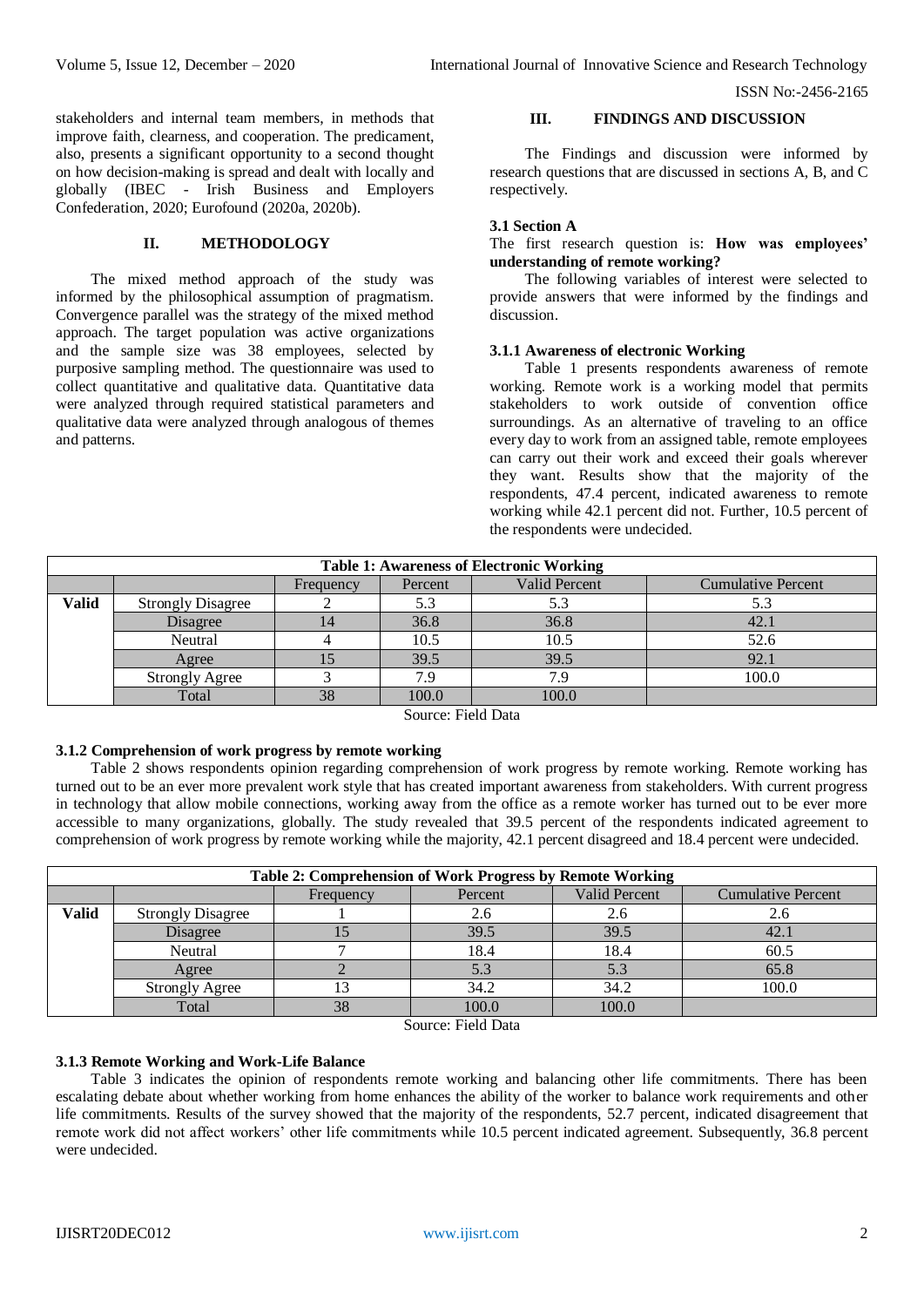| Table 3: Remote Working and Work-Life Balance                      |                          |    |       |       |       |  |  |
|--------------------------------------------------------------------|--------------------------|----|-------|-------|-------|--|--|
| Valid Percent<br><b>Cumulative Percent</b><br>Percent<br>Frequency |                          |    |       |       |       |  |  |
| Valid                                                              | <b>Strongly Disagree</b> |    |       |       |       |  |  |
|                                                                    | Disagree                 |    | 47.4  | 47.4  | 52.6  |  |  |
|                                                                    | Neutral                  |    | 36.8  | 36.8  | 89.5  |  |  |
|                                                                    | Agree                    |    | 10.5  | 10.5  | 100.0 |  |  |
|                                                                    | Total                    | 38 | 100.0 | 100.0 |       |  |  |

Source: Field Data

#### **3.2 Section B**

The second question was: **What was employees' performance benefit by remote working?**

The following variables of interest were chosen to provide answers that were informed by the findings and discussion

## **3.2.1 Remote working reduces on cost**

Table 4 presents opinion of respondents that remote working reduced costs. It was believed that remote working would put aside money on office space and reduce the cost and time employees spend traveling. Results showed that majority of the respondents, 97.4 percent indicated agreement that remote working reduced various costs while 2.6 percent were undecided.

| <b>Table 4: Remote Working Reduces on Cost</b> |                                                                           |    |       |       |       |  |  |  |
|------------------------------------------------|---------------------------------------------------------------------------|----|-------|-------|-------|--|--|--|
|                                                | <b>Valid Percent</b><br><b>Cumulative Percent</b><br>Frequency<br>Percent |    |       |       |       |  |  |  |
| Valid                                          | Neutral                                                                   |    | 2.6   | 2.6   | 2.6   |  |  |  |
|                                                | Agree                                                                     |    | 44.7  | 44.7  | 47.4  |  |  |  |
|                                                | <b>Strongly Agree</b>                                                     | 20 | 52.6  | 52.6  | 100.0 |  |  |  |
|                                                | Total                                                                     | 38 | 100.0 | 100.0 |       |  |  |  |

Source: Field Data

## **3.2.2 Improves retention and job satisfaction**

Table 5 indicates respondents' opinion that remote working improved job retention and satisfaction. It was argued that remote work enhances job retention as a worker might be satisfied with his/her job and ultimately saving some costs related to hiring and training. However, the study revealed that majority of the respondents, 50 percent indicated disagreement to while 28.9 percent indicated agreement and 21.1 percent were undecided.

| Table 5: Remote Working Improves Retention and Job Satisfaction |                                                                           |    |       |       |       |  |  |  |
|-----------------------------------------------------------------|---------------------------------------------------------------------------|----|-------|-------|-------|--|--|--|
|                                                                 | <b>Valid Percent</b><br><b>Cumulative Percent</b><br>Percent<br>Frequency |    |       |       |       |  |  |  |
| Valid                                                           | Disagree                                                                  | 19 | 50.0  | 50.0  | 50.0  |  |  |  |
|                                                                 | <b>Neutral</b>                                                            |    | 21.1  | 21.1  | 71.1  |  |  |  |
|                                                                 | Agree                                                                     |    | 18.4  | 18.4  | 89.5  |  |  |  |
|                                                                 | <b>Strongly Agree</b>                                                     |    | 10.5  | 10.5  | 100.0 |  |  |  |
|                                                                 | Total                                                                     | 38 | 100.0 | 100.0 |       |  |  |  |

Source: Field Data

#### **3.2.3 Remote workers are less stressed**

Table 6 shows the views of respondents that remote work reduced stress. It was believed that remote working provided staff with the option to relocate thereby assisting them get an improved hold on their work-life equilibrium, thereby creating an overall joyful workforce. Results showed that majority of the respondents, 55.2 percent, indicated agreement to the view that remote work reduced stress while 7.9 percent were in disagreement while 36.8 percent were undecided.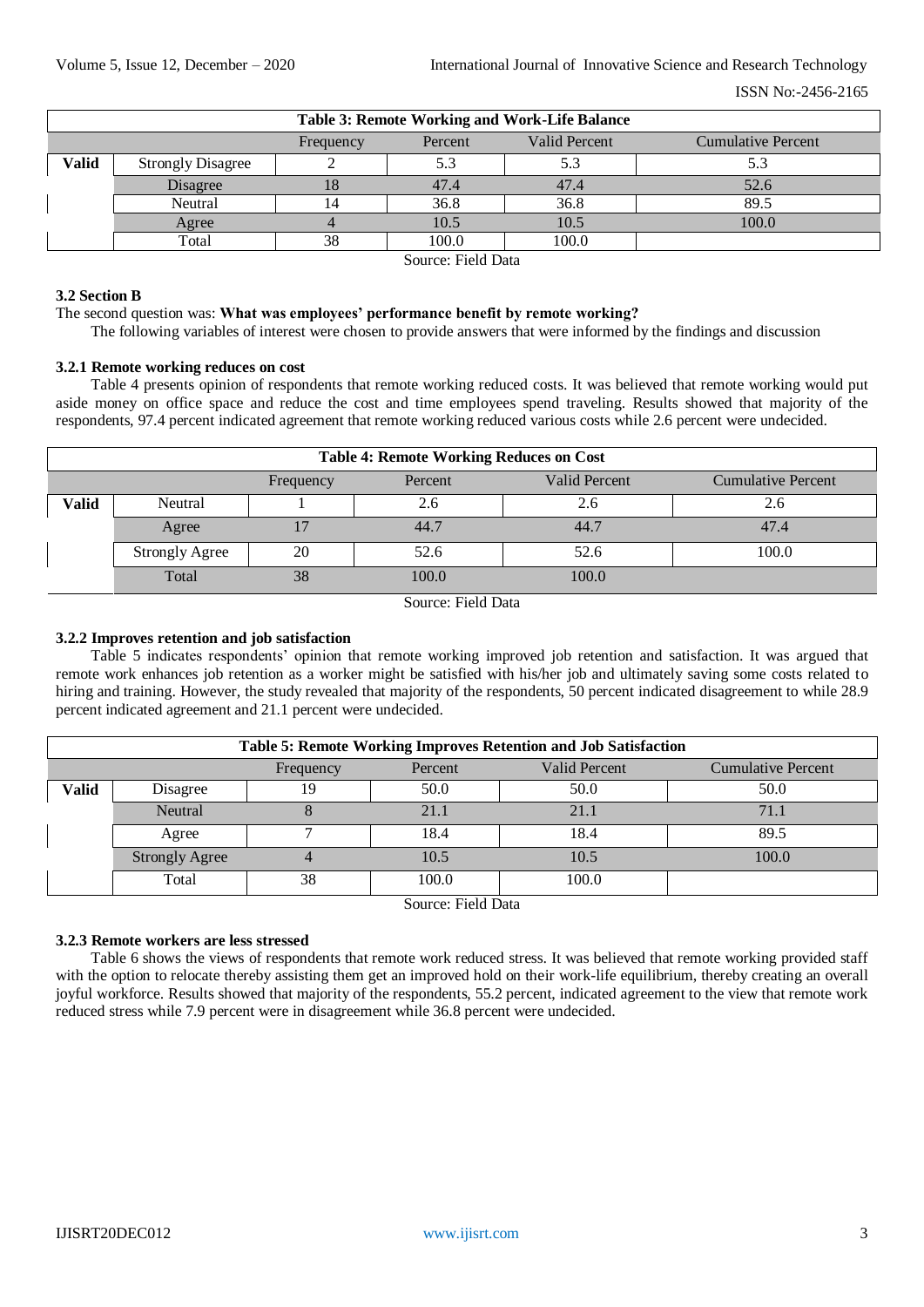| <b>Table 6: Remote workers were Less Stressed</b> |                                                                           |    |       |       |       |  |  |  |  |
|---------------------------------------------------|---------------------------------------------------------------------------|----|-------|-------|-------|--|--|--|--|
|                                                   | <b>Valid Percent</b><br><b>Cumulative Percent</b><br>Percent<br>Frequency |    |       |       |       |  |  |  |  |
| <b>Valid</b>                                      | <b>Strongly Disagree</b>                                                  |    | 2.6   | 2.6   | 2.6   |  |  |  |  |
|                                                   | Disagree                                                                  |    | 5.3   | 5.3   | 7.9   |  |  |  |  |
|                                                   | Neutral                                                                   | 14 | 36.8  | 36.8  | 44.7  |  |  |  |  |
|                                                   | Agree                                                                     | 10 | 26.3  | 26.3  | 71.1  |  |  |  |  |
|                                                   | <b>Strongly Agree</b>                                                     |    | 28.9  | 28.9  | 100.0 |  |  |  |  |
|                                                   | Total                                                                     | 38 | 100.0 | 100.0 |       |  |  |  |  |

Source: Filed Data

## **3.2.4 Increased Productivity and Performance**

Table 7 indicates respondents' opinion that remote working increased productivity and performance of an organization. There was an argument that working from home regularly directs to a small number of interruptions, few office politics, a quieter noise level, and less or more efficient meetings. In addition to not traveling to work places, remote workers naturally have more time and fewer distractions, which directs to amplified productivity, an enormous advantage of working from home for both employees and employers alike. However, the study revealed that majority of the respondents, 50 percent, indicated disagreement to this view while 26.4 percent indicated agreement and 23.7 percent were undecided.

| <b>Table 7: Increased Productivity and Performance</b> |                                                                           |    |       |       |       |  |  |  |  |
|--------------------------------------------------------|---------------------------------------------------------------------------|----|-------|-------|-------|--|--|--|--|
|                                                        | <b>Valid Percent</b><br><b>Cumulative Percent</b><br>Percent<br>Frequency |    |       |       |       |  |  |  |  |
| <b>Valid</b>                                           | 50.0<br>50.0<br>Disagree<br>19                                            |    | 50.0  |       |       |  |  |  |  |
|                                                        | Neutral                                                                   |    | 23.7  | 23.7  | 73.7  |  |  |  |  |
|                                                        | Agree                                                                     |    | 5.3   | 5.3   | 78.9  |  |  |  |  |
|                                                        | <b>Strongly Agree</b>                                                     |    | 21.1  | 21.1  | 100.0 |  |  |  |  |
|                                                        | Total                                                                     | 38 | 100.0 | 100.0 |       |  |  |  |  |

Source: Field Data

## **3.3 Section C**

## The third question was: **What challenges were affecting employees' performance by remote working?**

The following variables of interest were opted for to provide answers that were informed by the findings and discussion. Figure 1 presents respondents' opinion on challenges associated with remote working as follows:

- i. **Technology-dependency** Remote working is carried out by employing computer products. There were arguments that gaining knowledge of making use of the products might take a long time. Results showed that majority of the respondents, 79.9 percent indicated agreement that technological dependence was a challenge to remote working.
- ii. **Internet connection and machine malfunction**: The study revealed that majority of the respondents, 79.9 percent were in agreement that there was a challenge of internet connection and machine malfunctioning affected remote working. Poor internet made work progress boring and wasting of time.
- iii. **Not effective in all cases:** It was believed that users cannot connect uninterrupted with their contemporaries and leaders and may feel cut off, less productive or less creative. The results showed that majority of the

respondents, 81.6 percent, indicated that remote working was not effective.

- iv. **Distractions:** It was argued that working remotely or from home, entails fighting a latest group. It was explained that there were always some sorts of distractions arising from household members. The study revealed that majority of the respondents, 78.9 percent, agreed to this fact.
- v. **Commitment:** Lack of commitment as meetings, workshops or labs are "only" remote. Results showed that majority of the respondents, 76.3 percent indicated agreement that workers did not commit themselves in such a situation.
- vi. **Screen Fatigue:** Screen fatigue triggers the concentration duration to cut down, as gazing at a computer screen is more fatiguing than face-to-face dealings. The study revealed that majority of the respondents, 71.1 percent, indicated agreement that remote working was affected by screen fatigue.
- vii. **Work-life Balance:** Working remotely or from home frequently manifests in a synthesis of work and private life and some employees may have challenges to uncouple at the close of the work day. Results showed that majority of the respondents, 56.3 percent, indicated agreement that they could not balance work and private life as interests clashed.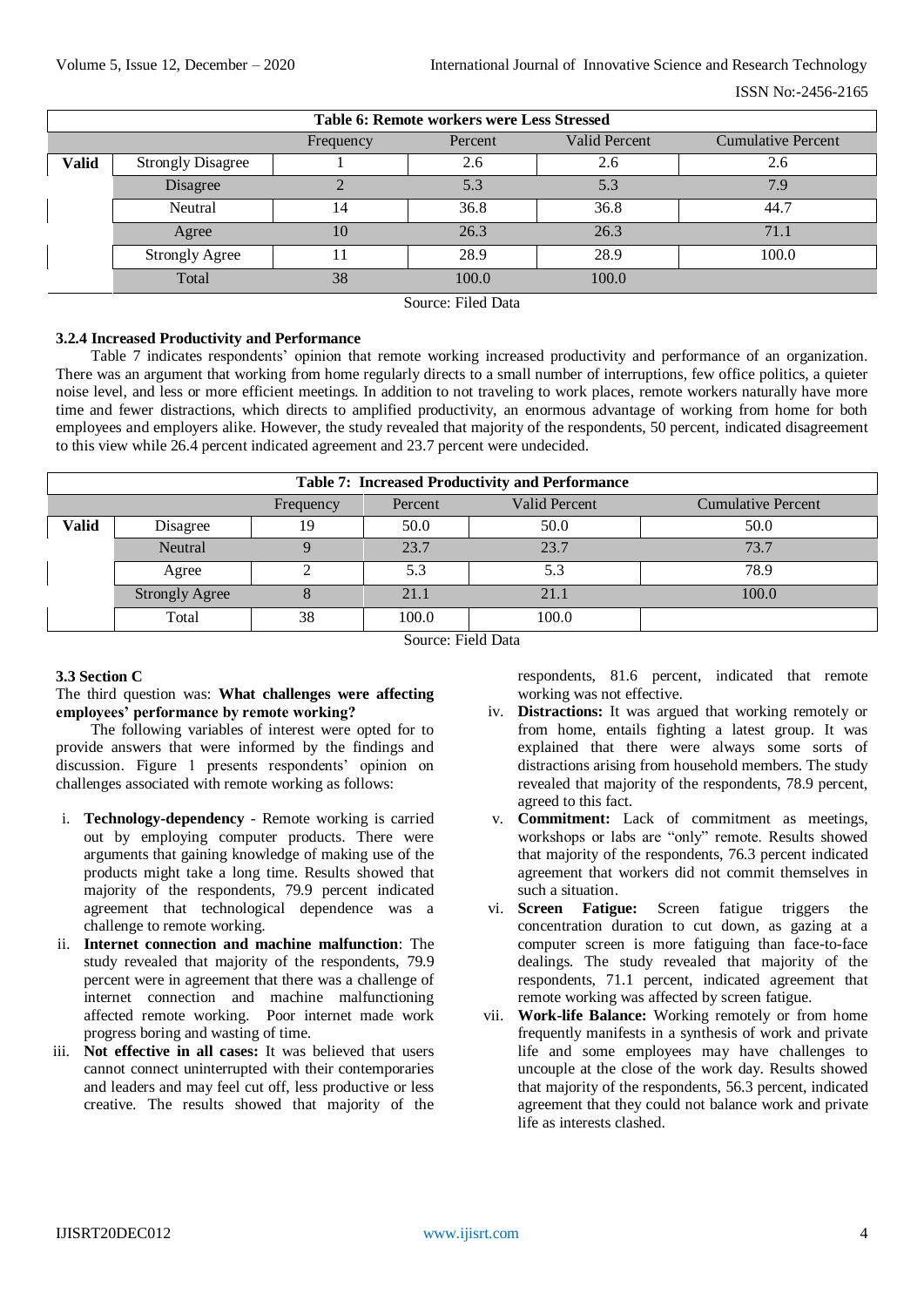



## **IV. CONCLUSION**

Majority of the respondents indicated awareness to remote working; disagreed to comprehension of work progress by remote working; and disagreed that remote work did not balance work-life.

Further, remote working provided benefits such as reduction in traveling costs; improvement in retention and job satisfaction; reduced stress; and increased productivity and performance. Subsequently, remote working presented challenges, for instance, technology-dependency; internet connection and machine malfunction; not effective in all cases; distractions; lack of commitment to remote meetings; screen fatigue; and work-life balance.

#### **REFERENCES**

- [1]. ACAS (Advisory, Conciliation and Arbitration Service), n.d. "Working from Home", available at https://www.acas.org.uk/ working-from-home (Accessed on  $10<sup>th</sup>$  October, 2020)
- [2]. Denton (2020), "Tel-work in Chile", April 2020
- [3]. Eurofound European Foundation for Improvement of Living and Working Conditions) and ILO - International Labor Organization, (2017), *Working anytime, anywhere: The effects on the world of work* (Luxembourg and Geneva).
- [4]. Eurofound (2020a), COVID-19 could permanently change teleworking in Europe. Dublin: Eurofound. 26 March.
- [5]. Eurofound (2020b), Living, working and COVID-19: First findings – April 2020. Dublin: Eurofound.
- [6]. Eurostat (2018), Working from home in the EU. 20 June.
- [7]. Fulbright, N.C. (2020). "COVID-19: Working from home and employer reimbursement of remote-work expenses in California and beyond".
- [8]. IBEC-Irish Business and Employers Confederation (2020), "Remote Working during COVID-19 outbreak – IBEC outline of key considerations", 11 March.
- [9]. ILO-International Labor Organization (2016), *Final report: Global Dialogue Forum on the Challenges and Opportunities of Tele-working for Workers and Employers in the ICTS and Financial Services Sectors*, GDFTWEFS/2016/9.
- [10]. ILO (2018)., *Ensuring decent working time for the future*, General Survey concerning working-time instruments, Report III (Part B), Committee of Experts on the Application of Convention and Recommendations, International Labor Conference, 107th Session, Geneva.
- [11]. ILO (2020a), "ILO Monitor: COVID-19 and the world of work. Third edition – Updated estimates and analysis", 29 April
- [12]. ILO (2020b), "Working from Home: A potential measure for mitigating the COVID-19 pandemic", Policy Brief, April.
- [13]. ILO (2020c), "Keys for effective tele-working during the COVID-19 pandemic", March
- [14]. ILO (2020d), "Working from Home: Human factors/ergonomics considerations for teleworking", April
- [15]. ILO (2020e) Teleworking during the COVID-19 pandemic and beyond: A Practical Guide
- [16]. ILO (2020f) Employers' guide on working from home in response to the outbreak of COVID-19
- [17]. IOE-International Organization of Employers (2020), "IOE Guidance on teleworking in the times of Covid-19", April
- [18]. Lexology (2020), "Telework-Legal framework and financial support in view of COVID-19", 28 March
- [19]. Messenger, J.C. (ed.). (2019), *Telework in the 21st Century, an Evolutionary Perspective*, ILO Future of Work series (Edward Elgar and ILO)